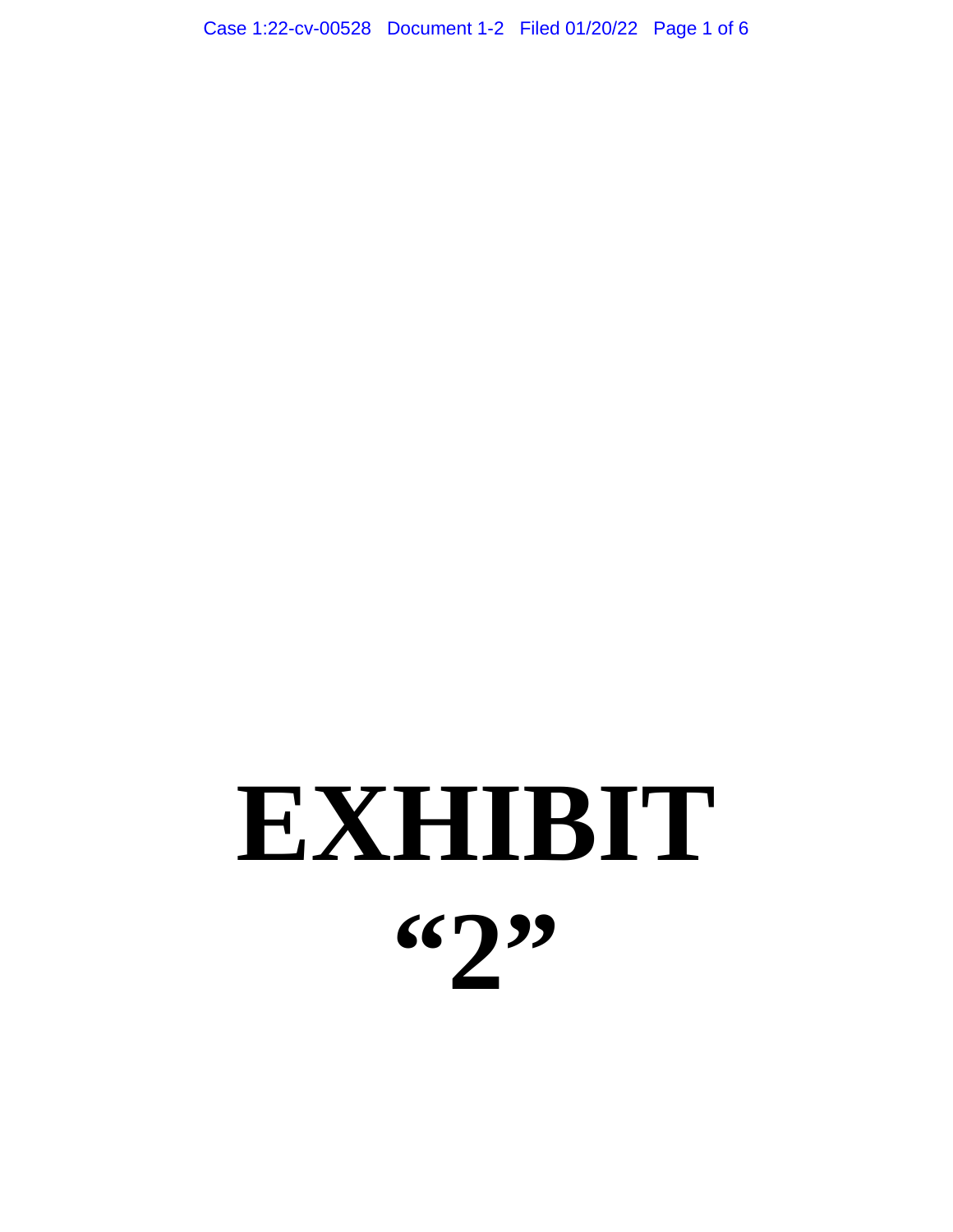

**NEW YORK CITY DEPARTMENT OF HEALTH AND MENTAL HYGIENE** Dave A. Chokshi, MD, MSc  *Commissioner*

# **2021 HEALTH ADVISORY #39**

# **COVID-19 ORAL ANTIVIRAL TREATMENTS AUTHORIZED AND SEVERE SHORTAGE OF ORAL ANTIVIRAL AND MONOCLONAL ANTIBODY TREATMENT PRODUCTS**

- **Two COVID-19 oral antiviral therapies have received Emergency Use Authorization from the U.S. Food and drug Administration (FDA), Paxlovid (Pfizer) and molnupiravir (Merck).**
	- o **Paxlovid and molnupiravir reduce the risk of hospitalization and death by 88% and 30% respectively, in patients at high-risk for severe COVID-19 disease when started early after symptom onset.**
	- o **Prescriptions in New York City (NYC) will be filled by Alto Pharmacy to provide free, same day home delivery regardless of insurance or immigration status.**
	- o **Paxlovid is the preferred product and is available for patients age 12 years and older.**
	- o **Molnupiravir should be considered for patients age 18 years and older for whom alternative FDA- authorized COVID-19 treatment options are not accessible or clinically appropriate.**
- **At this time, Sotrovimab (Xevudy) is the only authorized monoclonal antibody product expected to be effective against the omicron variant of SARS-CoV-2.**
	- o **There is a pause on allocations of bamlanivimab and etesevimab together, etesevimab alone, and REGEN-COV until further notice. These products do not retain activity against omicron and should not be used.**
- **Adhere to New York State Department of Health (NYS DOH) guidance on prioritization of high-risk patients for anti-SARS-CoV-2 therapies during this time of severe resource limitations.**
- **While therapeutic shortages continue, off-label use of remdesivir on an outpatient basis may be an option.**
- **Check nyc.gov/health/covidprovidertreatments regularly for updates.**

December 27, 2021

Dear Colleagues,

This HAN includes information about available COVID-19 outpatient therapeutics, including newly authorized oral antiviral treatment.

While the availability of oral antivirals for treatment of COVID-19 is an important milestone, it comes at a time of a significant surge in cases and reduced effectiveness of existing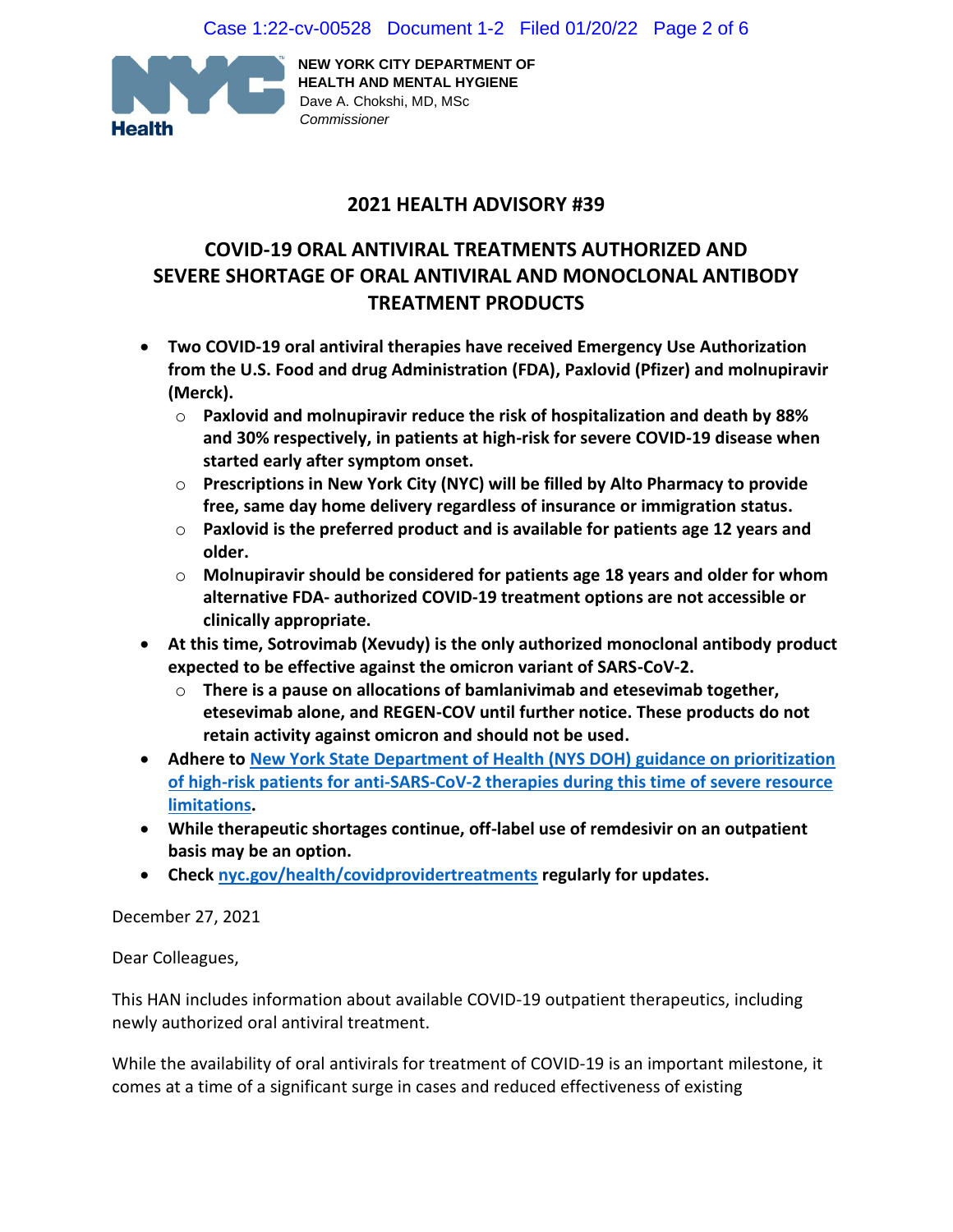

**NEW YORK CITY DEPARTMENT OF HEALTH AND MENTAL HYGIENE** Dave A. Chokshi, MD, MSc  *Commissioner*

therapeutics due to the omicron variant, which is now the predominant variant nationally and estimated by the Centers of Disease Control and Prevention (CDC) to account for over 90% of cases in New York. Supplies of oral antivirals will initially be extremely limited, and there is now only one monoclonal antibody product that is effective for treatment of infection caused by the omicron variant. While supplies remain low, adhere to the NYS DOH guidance on prioritization of anti-SARS-CoV-2 therapies for treatment and prevention of severe COVID-19 and prioritize therapies for people of any eligible age with moderate to severe immunocompromise regardless of vaccination status or who are age 65 and older and not fully vaccinated with at least one risk factor for severe illness.

# **COVID-19 Oral Antiviral Treatment**

The FDA authorized the first oral antiviral therapies, Paxlovid from Pfizer and molnupiravir from Merck, to treat patients with mild-to-moderate COVID-19 who are at high risk for progression to severe disease, regardless of vaccination status. The oral antivirals work by interfering with several steps in the reproductive process of SARS-CoV-2 to prevent efficient replication of the virus in host cells. The U.S. Department of Health and Human Services (HHS) provides oral antivirals at no cost to patients.

Paxlovid is the preferred product, and molnupiravir can be considered for patients age 18 years and older for whom alternative FDA-authorized COVID-19 treatment options are not accessible or clinically appropriate. Limited supply will require providers to prioritize treatment for patients at highest risk for severe COVID-19 until more product becomes available.

Paxlovid clinical trials among 2,246 high-risk patients showed an 88% reduction in the risk for hospitalization and death among people taking Paxlovid compared to those taking placebo. Paxlovid is a combination treatment with PF-07321332 (or nirmatrelvir) and ritonavir. PF-07321332 inhibits the main protease of SARS-CoV-2 virus, the 3CL-like protease, that impedes synthesis of other non-structural proteins and ultimately inhibits viral replication. Ritonavir is a protease inhibitor (also used in HIV treatment) that acts as a pharmacokinetic enhancer of protease inhibitors.

Molnupiravir clinical trials among 1,433 high-risk patients showed a 30% reduction in the risk for hospitalization and death among people taking molnupiravir compared to those taking placebo. Molnupiravir is the pro-drug of a nucleoside analog that competes with the viral RNA polymerase and induces RNA mutations that ultimately have an antiviral effect.

# **Eligibility**

Oral antiviral treatment is authorized for patients who meet all the following criteria:

- Age 12 years and older for Paxlovid, or 18 years and older for Molnupiravir
- Weigh at least 40 kg (88 pounds)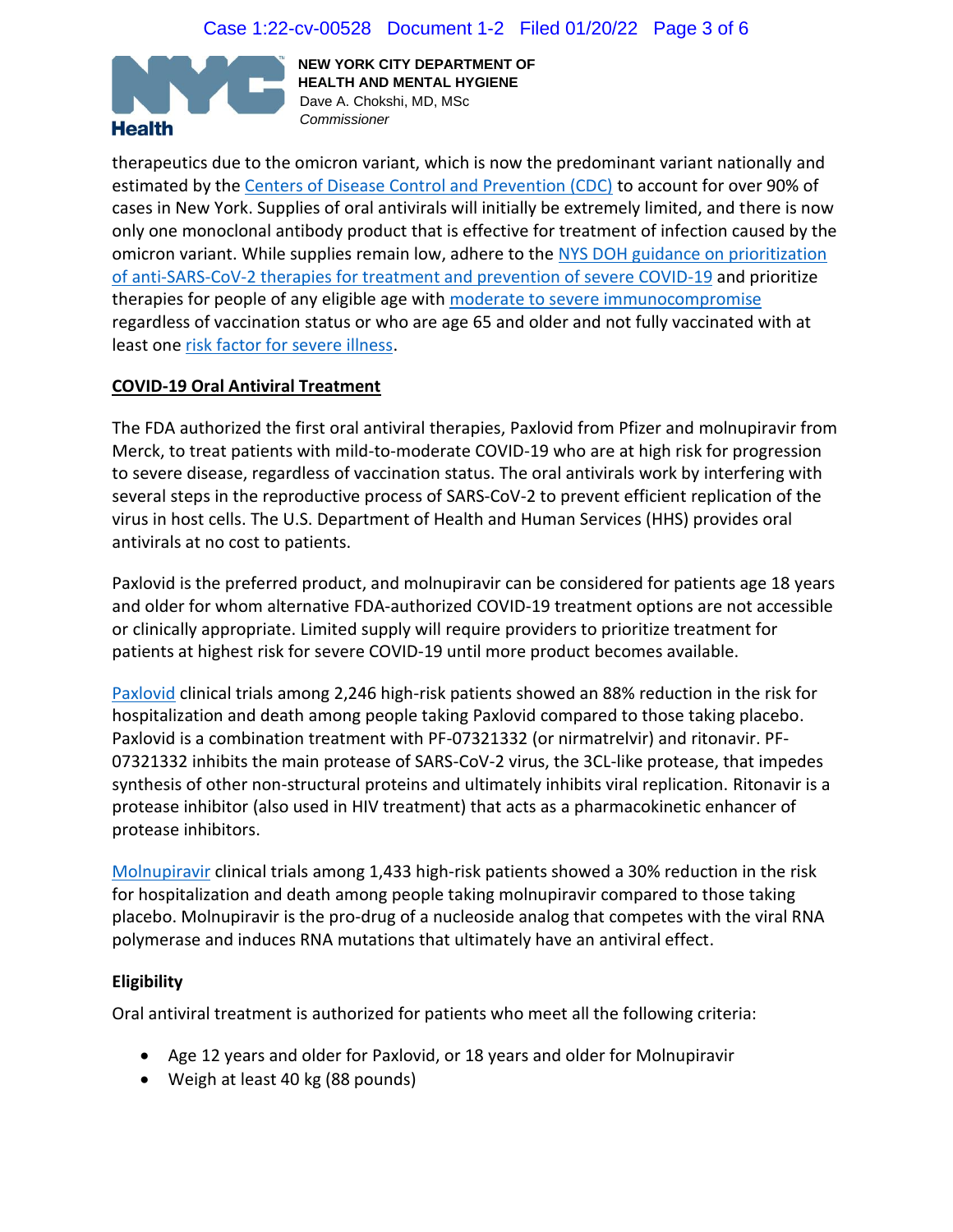# Case 1:22-cv-00528 Document 1-2 Filed 01/20/22 Page 4 of 6



**NEW YORK CITY DEPARTMENT OF HEALTH AND MENTAL HYGIENE** Dave A. Chokshi, MD, MSc  *Commissioner*

- Test positive for SARS-CoV-2 on a nucleic acid amplification test or antigen test; results from an FDA-authorized home-test kit should be validated through video or photo but, if not possible, patient attestation is adequate
- Have mild to moderate COVID-19 symptoms
	- o Patient cannot be hospitalized or receiving oxygen therapy due to COVID-19
- Are able to start treatment within 5 days of symptom onset
- Have a medical condition or other factors that increase their risk for severe COVID-19 illness.
	- $\circ$  Consider race and ethnicity when assessing an individual's risk. Impacts of longstanding systemic health and social inequities put Black, Indigenous, and People of Color at increased risk of severe COVID-19 outcomes and death.

For Paxlovid only:

- Therapy is contraindicated for patients with history of clinically significant hypersensitivity reactions to its active ingredients or any other components of the product; are on drugs that are highly dependent on CYP3A for clearance and for which elevated concentrations are associated with serious and/or life-threatening reactions; or are on drugs that are potent CYP3A inducers where significantly reduced Paxlovid plasma concentrations may be associated with the potential for loss of virologic response and possible resistance. See list of medications in the Paxlovid Fact Sheet for Providers, Section 7.
- Therapy is not recommended for patients with severe kidney (eGFR <30 mL/min) or liver (Child-Pugh Class C) impairment. Dosage adjustments are needed for patients with moderate renal impairment. Providers should discuss with their patients with kidney or liver problems whether Paxlovid is right for them.
- Paxlovid may lead to a risk of HIV-1 developing resistance to HIV protease inhibitors in patients with uncontrolled or undiagnosed HIV-1 infection. Patients on ritonavir- or cobicistat-containing HIV or HCV regimens should continue their treatment as indicated.

For molnupiravir only:

- Molnupiravir should be prescribed for patients age 18 years and older for whom alternative COVID-19 treatment options authorized by FDA are not accessible or clinically appropriate.
- Molnupiravir is not recommended during pregnancy. Prescribing providers should assess whether a female of childbearing potential is pregnant or not. Advise individuals of childbearing potential to use effective contraception correctly and consistently for the duration of treatment and for 4 days after the last dose of molnupiravir.
- Breastfeeding is not recommended during treatment and for 4 days after the last dose of molnupiravir. A lactating individual may consider interrupting breastfeeding and pumping and discarding breast milk during this time.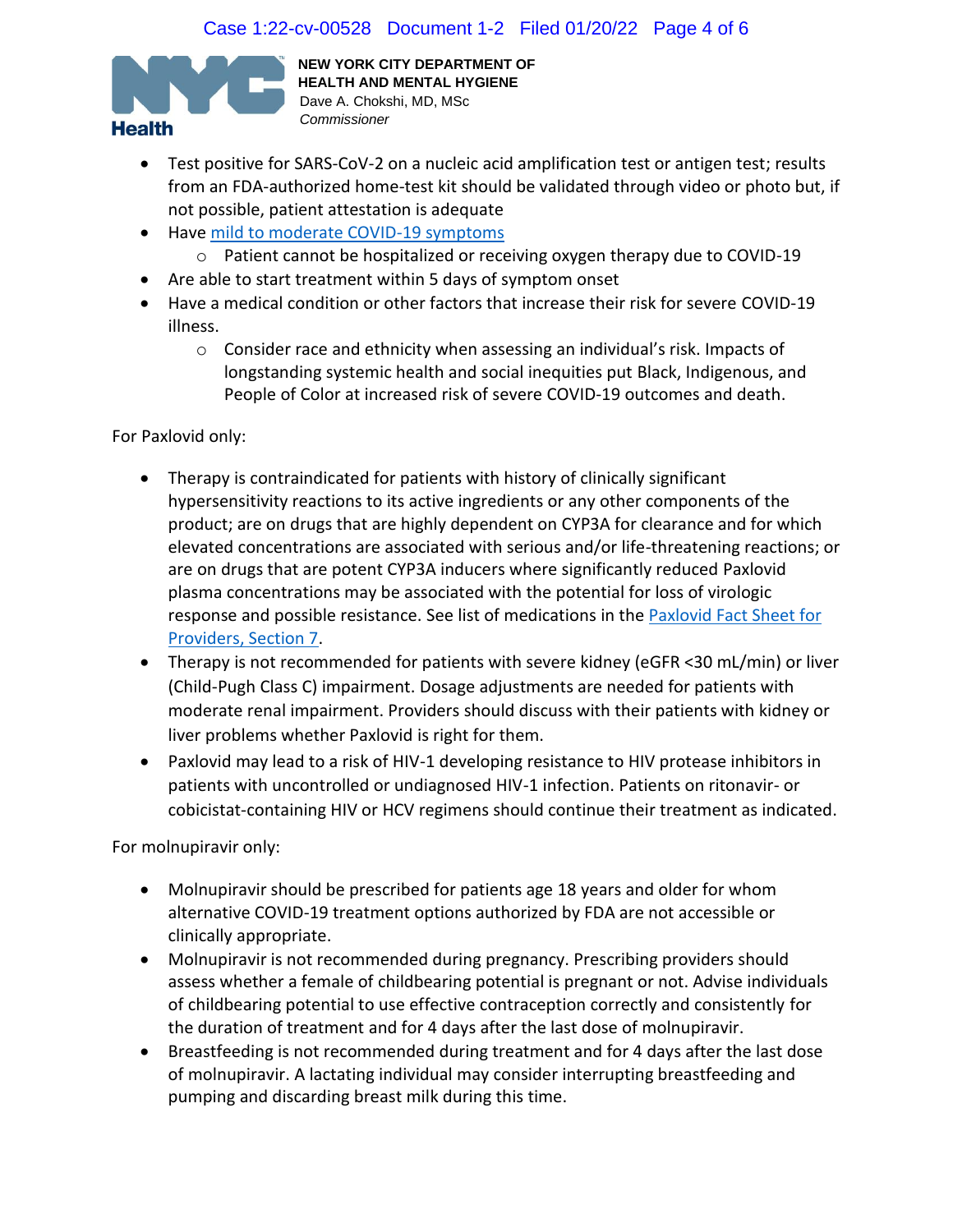

**NEW YORK CITY DEPARTMENT OF HEALTH AND MENTAL HYGIENE** Dave A. Chokshi, MD, MSc  *Commissioner*

- Males of reproductive potential who are sexually active with females of childbearing potential should use a reliable method of contraception correctly and consistently during treatment and for at least 3 months after the last dose.
- For more details, please refer to molnupiravir Fact Sheet for Providers.

#### **Clinical Considerations**

Treatment is most effective when given as soon as possible and no more than 5 days after symptom onset. High-risk patients who present within 6 to 10 days of symptoms onset should be referred for monoclonal antibody therapy.

The most common side effects reported during treatment and within 14 days after the last dose of molnupiravir were mild or moderate diarrhea, nausea, dizziness, and headache. For Paxlovid, mild or moderate dysgeusia, diarrhea, hypertension, and myalgia were reported.

Oral antivirals are not authorized for pre-exposure or post-exposure prophylaxis for prevention of COVID-19 and should not be used for longer than 5 consecutive days.

#### **Referring Patients for Oral Antivirals**

To ensure equitable access to oral antivirals, the NYC Department of Health and Mental Hygiene (Health Department) has partnered with Alto Pharmacy, a pharmacy delivery service. At this time, this is the only way NYC patients can receive oral antivirals. As supplies increase, additional pharmacies will be added.

Prescriptions placed with Alto Pharmacy will be delivered to the patient's preferred address at no cost. Once the prescription is placed, patients can schedule their delivery on the Alto mobile app, by text, or by phone with Alto pharmacists. Alto Pharmacy can offer direct support in English and Spanish and support in numerous other languages through language line. Prescriptions confirmed by 5 p.m. on weekdays or 1 p.m. on weekends will be delivered the same night. For instructions on how to prescribe oral antivirals in NYC, visit nyc.gov/health/covidprovidertreatments and look for "Referring or Offering Oral Antiviral Therapy" in the "Oral Antiviral Treatment" section.

Providers who would like to automatically have molnupiravir substituted when Paxlovid is unavailable must submit two prescriptions, one for each medication, and state in the notes section of the molnupiravir prescription, "to be used in case Paxlovid prescription cannot be filled because of supply limitation." Substituting with molnupiravir can only be done for patients meeting eligibility criteria and with no contraindications for either product.

# **Changes to Monoclonal Antibody Use**

At this time, Sotrovimab (Xevudy) is the only authorized monoclonal antibody therapeutic that is expected to be effective against the omicron variant of SARS-CoV-2. Supplies of Sotrovimab